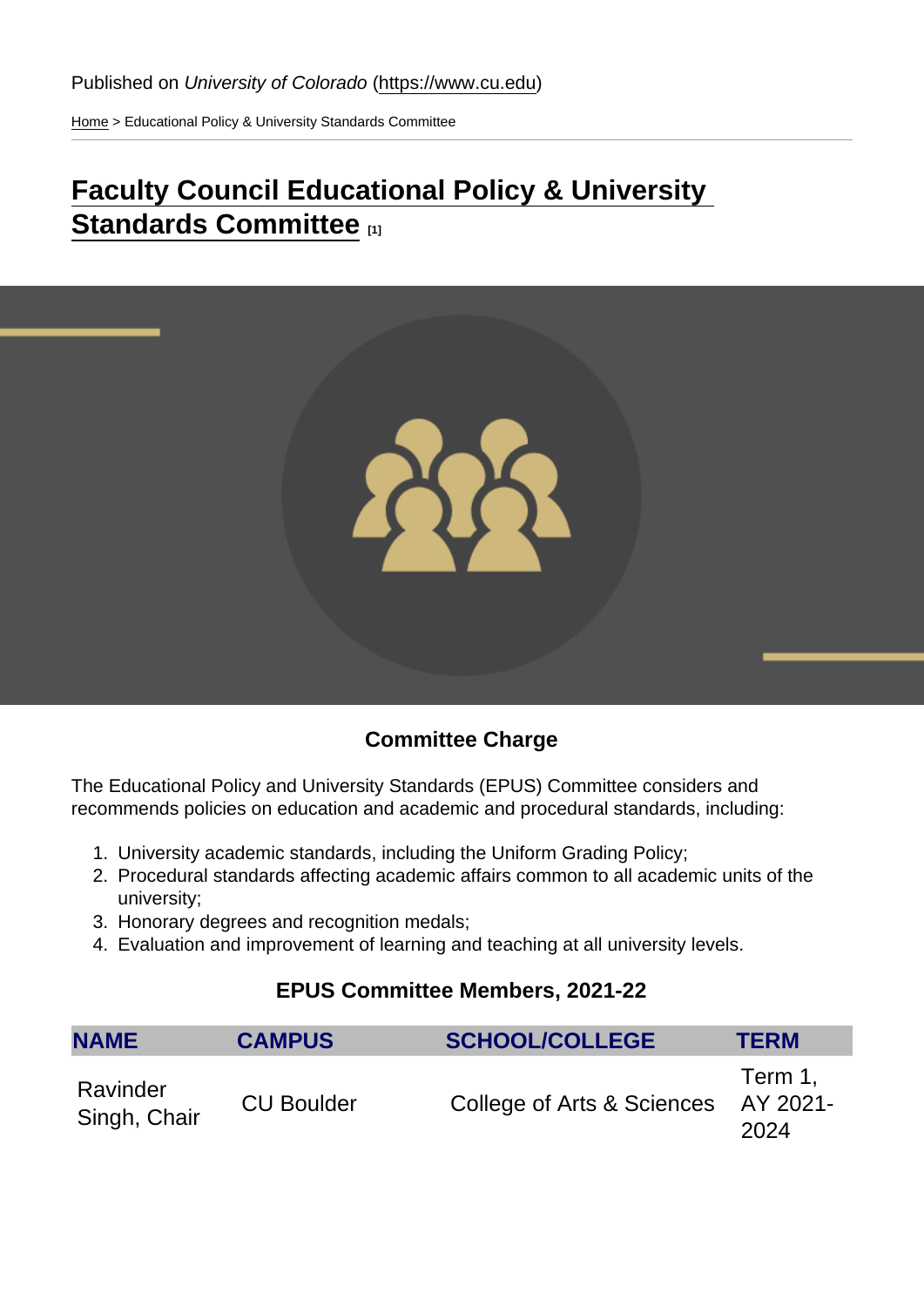| <b>NAME</b>                       | <b>CAMPUS</b>                                                            | <b>SCHOOL/COLLEGE</b>                              | <b>TERM</b>                 |
|-----------------------------------|--------------------------------------------------------------------------|----------------------------------------------------|-----------------------------|
| Monique<br>French, Vice<br>Chair  | <b>CU Colorado</b><br><b>Springs</b>                                     | <b>College of Business</b>                         | Term 2,<br>AY 2019-<br>2022 |
| Terry Boult,<br>Secretary         | <b>CU Colorado</b><br><b>Springs</b>                                     | College of Engineering &<br><b>Applied Science</b> | Term 3,<br>AY 2020-<br>2023 |
| Jacqueline<br>Jones               | <b>CU Anschutz</b>                                                       | <b>College of Nursing</b>                          | Term 1,<br>AY 2019-<br>2022 |
| Helen<br>Macfarlane               | <b>CU Anschutz</b>                                                       | <b>School of Medicine</b>                          | Term 2,<br>AY 2020-<br>2023 |
| <b>Richard Collins CU Boulder</b> |                                                                          | Law School                                         | Term 3,<br>AY 2020-<br>2023 |
| Alastair<br><b>Norcross</b>       | <b>CU Boulder</b>                                                        | College of Arts & Sciences                         | Term 1,<br>AY 2021-<br>2024 |
| <b>Marshall Smith CU Boulder</b>  |                                                                          | College of Arts & Sciences                         | Term 1,<br>AY 2021-<br>2024 |
| <b>Suzanne Cook</b>               | <b>CU Colorado</b><br>Springs                                            | College of Letters, Arts &<br><b>Sciences</b>      | Term 1,<br>AY 2020-<br>2023 |
| David Tracer                      | <b>CU Denver</b>                                                         | College of Liberal Arts &<br><b>Sciences</b>       | Term 1,<br>AY 2019-<br>2022 |
| Vivian Shyu                       | <b>CU Denver</b>                                                         | College of Liberal Arts &<br><b>Sciences</b>       | Term 2,<br>AY 2020-<br>2023 |
| <b>Maureen</b><br><b>Durkin</b>   | CU System,<br>Director of<br>Academic Program<br>and Policy<br>Analysis* |                                                    |                             |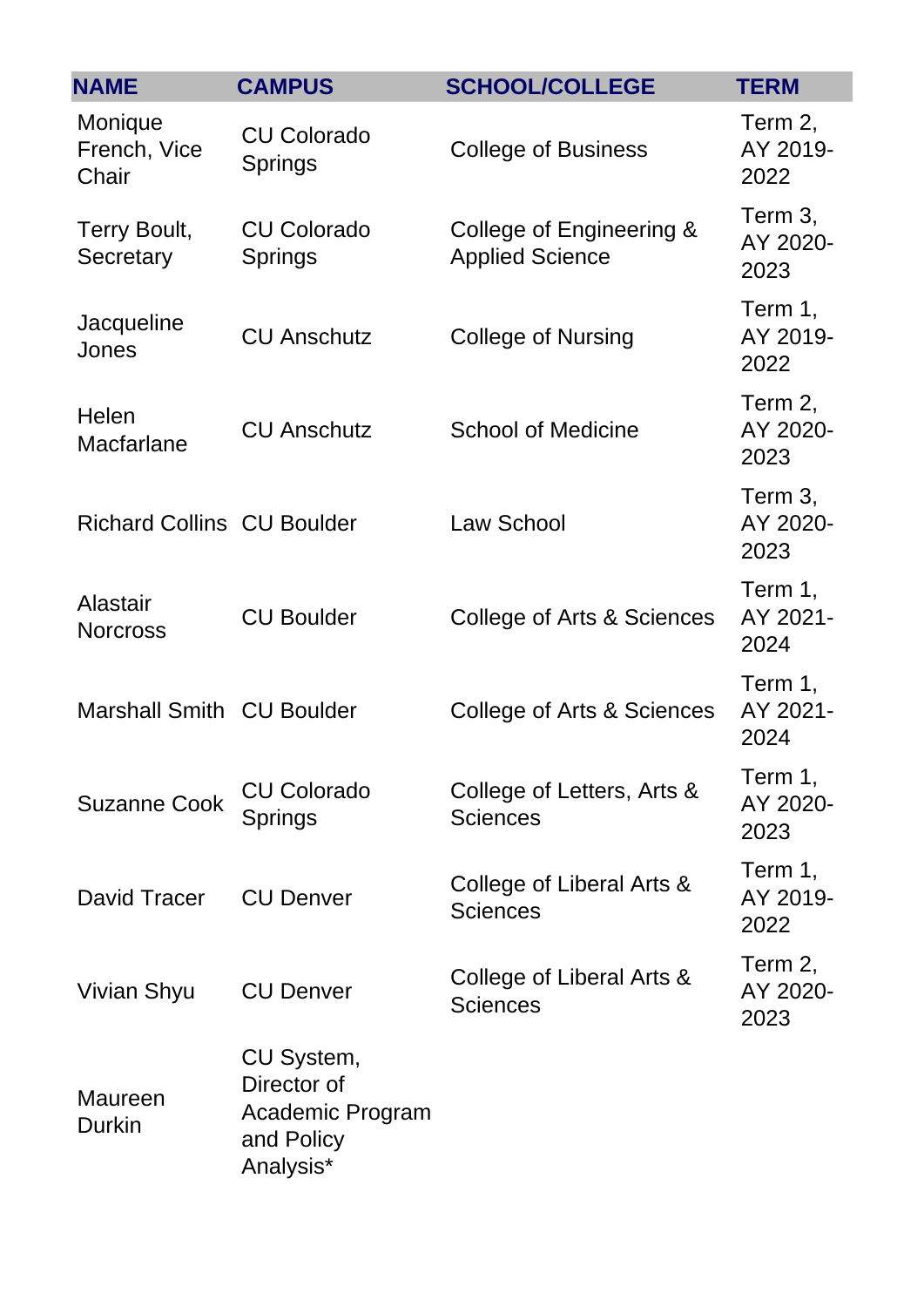| <b>NAME</b>         | <b>CAMPUS</b>                                        | <b>SCHOOL/COLLEGE</b> | <b>TERM</b> |
|---------------------|------------------------------------------------------|-----------------------|-------------|
| Michael<br>Lightner | CU System, Vice<br>President of<br>Academic Affairs* |                       |             |
| *non-voting         |                                                      |                       |             |
| Vacancies           | CU Anschutz - 1<br>vacancy                           |                       |             |
|                     | CU Denver - 1<br>vacancy                             |                       |             |

## Meetings

- Meetings, AY 2021-22
- Meetings, AY 2020-21
- Meetings, AY 2019-20
- [Meetings, AY 2018-19](#page-6-0)

| <b>DATE</b>              | <b>TIME</b>       | <b>LOCATION</b>       |
|--------------------------|-------------------|-----------------------|
| September 10, 2021       | 10 a.m. - 12 p.m. | Zoom Video Conference |
| September 24, 2021       | 10 a.m. - 12 p.m. | Zoom Video Conference |
| October 8, 2021          | 10 a.m. - 12 p.m. | Zoom Video Conference |
| October 22, 2021         | 10 a.m. - 12 p.m. | Zoom Video Conference |
| November 12, 2021        | 10 a.m. - 12 p.m. | Zoom Video Conference |
| December 10, 2021        | 10 a.m. - 12 p.m. | Zoom Video Conference |
| <b>January 28, 2022</b>  | 10 a.m. - 12 p.m. | Zoom Video Conference |
| February 11, 2022        | 10 a.m. - 12 p.m. | Zoom Video Conference |
| <b>February 25, 2022</b> | 10 a.m. - 12 p.m. | Zoom Video Conference |
| March 11, 2022           | 10 a.m. - 12 p.m. | Zoom Video Conference |
| April 8, 2022            | 10 a.m. - 12 p.m. | Zoom Video Conference |
| April 22, 2022           | 10 a.m. - 12 p.m. | Zoom Video Conference |
| April 29, 2022           | 10 a.m. - 12 p.m. | Zoom Video Conference |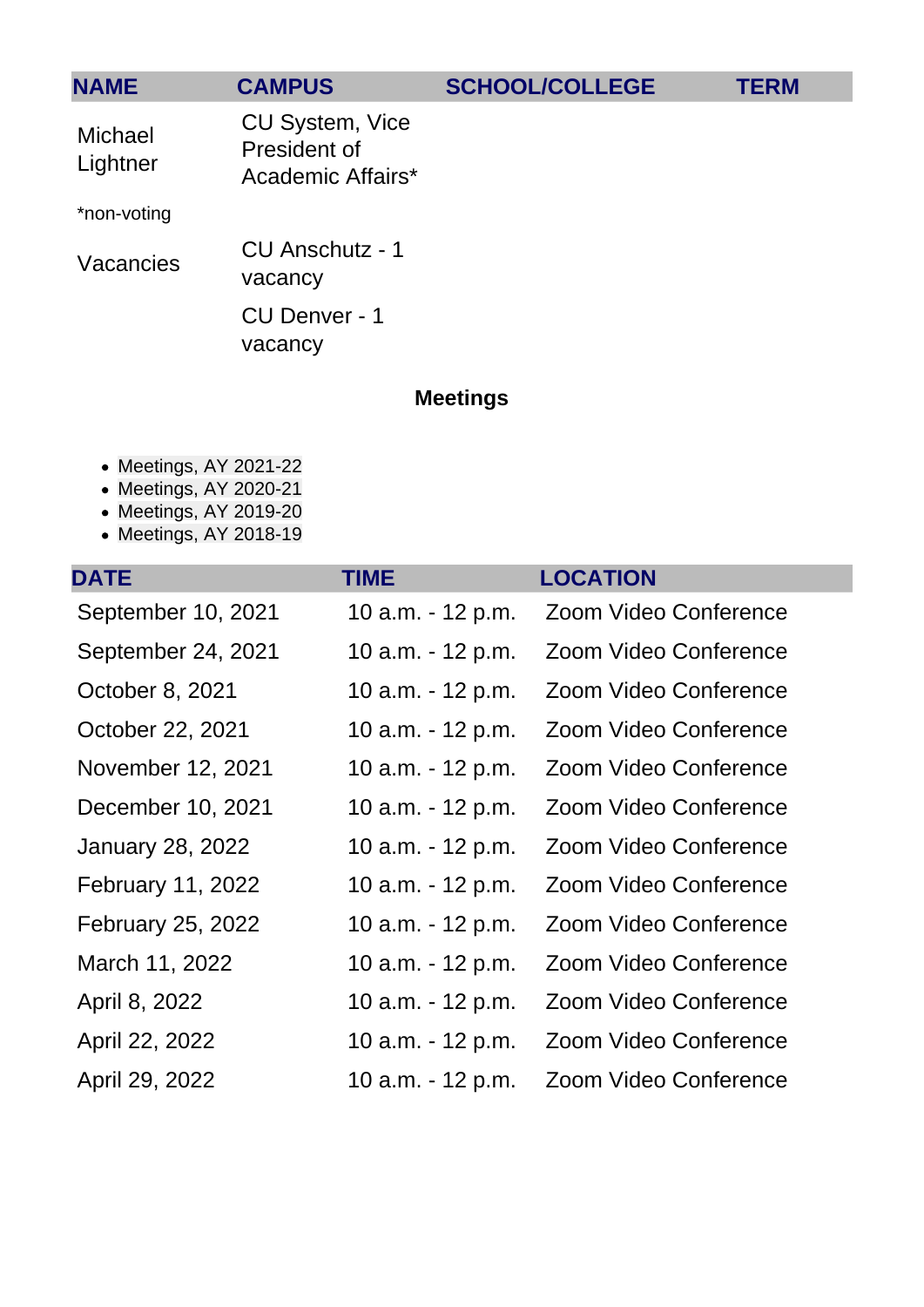[2020-21 EPUS Committee Annual Report](https://www.cu.edu/doc/epus-committee-annual-report-ay-2020-21pdf-1) [2]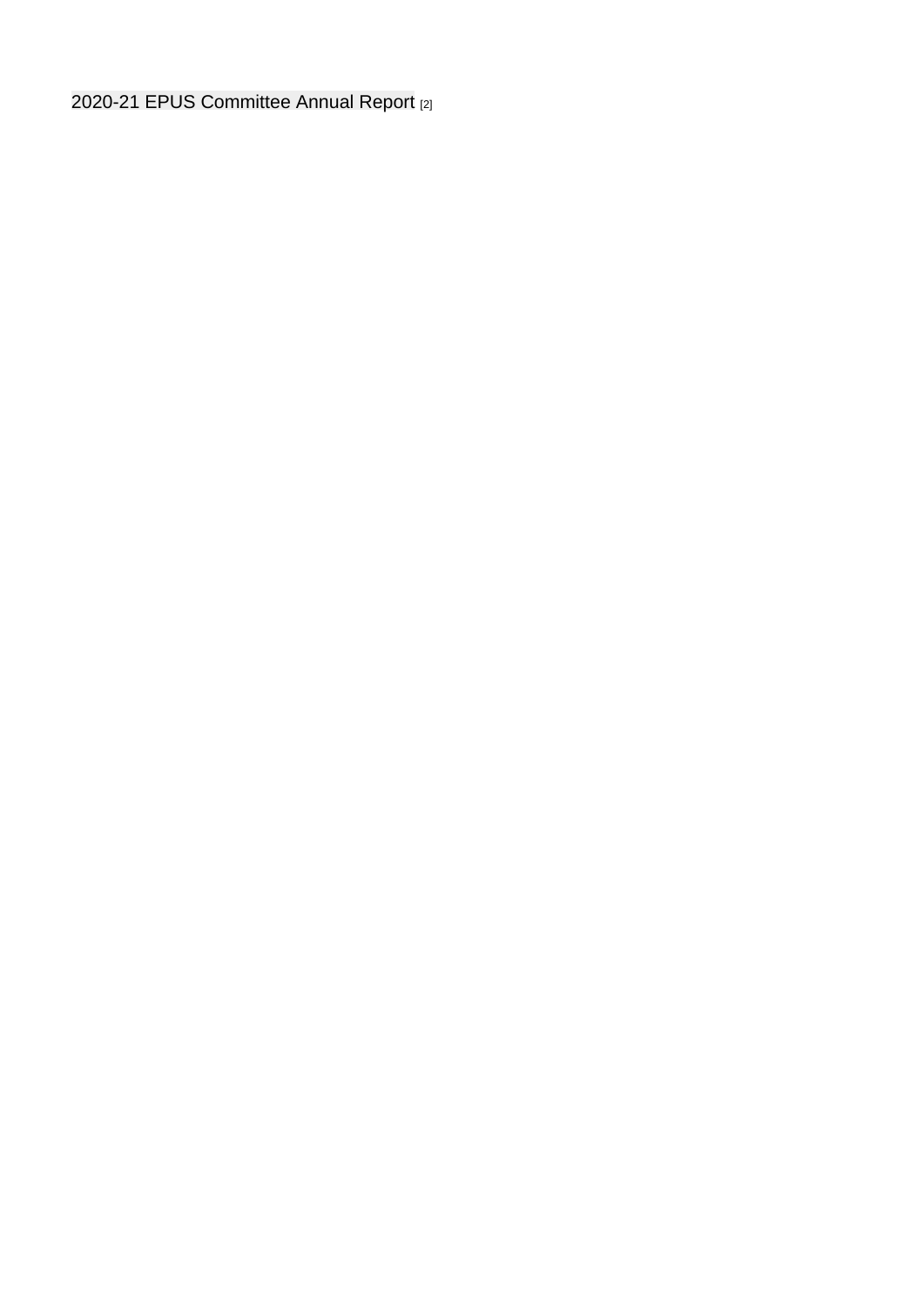| <b>DATE</b>             | <b>TIME</b>            | <b>LOCATION</b>                                                      |
|-------------------------|------------------------|----------------------------------------------------------------------|
| September 11,<br>2020   | 10 a.m. - 12<br>p.m.   | 1800 Grant Street, Denver Conference<br>Room & Zoom Video Conference |
| September 25,<br>2020   | 10 a.m. - 12<br>p.m.   | 1800 Grant Street, Denver Conference<br>Room & Zoom Video Conference |
| October 9, 2020         | $10 a.m. - 12$<br>p.m. | 1800 Grant Street, Denver Conference<br>Room & Zoom Video Conference |
| October 23, 2020        | 10 a.m. - 12<br>p.m.   | 1800 Grant Street, Denver Conference<br>Room & Zoom Video Conference |
| November 13,<br>2020    | $10 a.m. - 12$<br>p.m. | 1800 Grant Street, Denver Conference<br>Room & Zoom Video Conference |
| December 11,<br>2020    | 10 a.m. - 12<br>p.m.   | 1800 Grant Street, Denver Conference<br>Room & Zoom Video Conference |
| <b>January 8, 2021</b>  | $10 a.m. - 12$<br>p.m. | 1800 Grant Street, Denver Conference<br>Room & Zoom Video Conference |
| <b>January 22, 2021</b> | 10 a.m. - 12<br>p.m.   | 1800 Grant Street, Denver Conference<br>Room & Zoom Video Conference |
| February 12, 2021       | 10 a.m. - 12<br>p.m.   | 1800 Grant Street, Denver Conference<br>Room & Zoom Video Conference |
| February 26, 2021       | 10 a.m. - 12<br>p.m.   | 1800 Grant Street, Denver Conference<br>Room & Zoom Video Conference |
| March 12, 2021          | 10 a.m. - 12<br>p.m.   | 1800 Grant Street, Denver Conference<br>Room & Zoom Video Conference |
| March 26, 2021          | $10 a.m. - 12$<br>p.m. | 1800 Grant Street, Denver Conference<br>Room & Zoom Video Conference |
| April 9, 2021           | $10 a.m. - 12$<br>p.m. | 1800 Grant Street, Denver Conference<br>Room & Zoom Video Conference |
| April 23, 2021          | 10 a.m. - 12<br>p.m.   | 1800 Grant Street, Denver Conference<br>Room & Zoom Video Conference |
| May 14, 2021            | 10 a.m. - 12<br>p.m.   | 1800 Grant Street, Denver Conference<br>Room & Zoom Video Conference |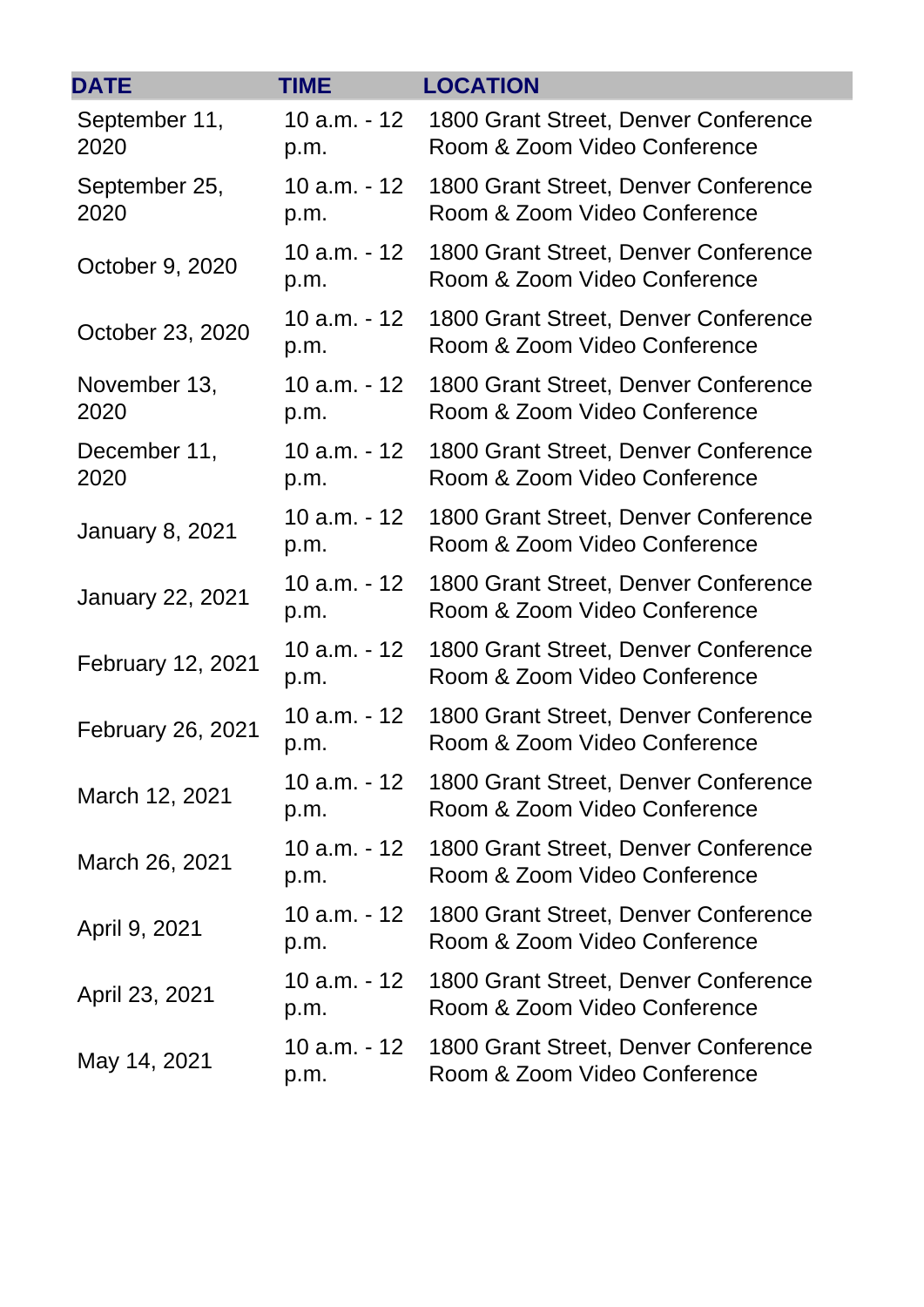## [2019-20 EPUS Committee Annual Report](https://www.cu.edu/doc/epus-annual-report-ay-2019-209pdf-1) [3]

| <b>DATE</b>             | TIME                   | <b>LOCATION</b>                                         |
|-------------------------|------------------------|---------------------------------------------------------|
| September 13, 2019      | 10 $a.m. - 12$<br>p.m. | 1800 Grant Street, Denver<br>Conference Room            |
| September 27, 2019      | 10 a.m. - 12<br>p.m.   | 1800 Grant Street, Denver<br><b>Conference Room</b>     |
| October 11, 2019        | 10 $a.m. - 12$<br>p.m. | 1800 Grant Street, Pikes Peak<br><b>Conference Room</b> |
| October 25, 2019        | 10 $a.m. - 12$<br>p.m. | 1800 Grant Street, Denver<br>Conference Room            |
| November 8, 2019        | $10 a.m. - 12$<br>p.m. | 1800 Grant Street, Denver<br><b>Conference Room</b>     |
| November 22, 2019       | 10 $a.m. - 12$<br>p.m. | 1800 Grant Street, Denver<br>Conference Room            |
| December 13, 2019       | $10 a.m. - 12$<br>p.m. | 1800 Grant Street, Denver<br><b>Conference Room</b>     |
| January 10, 2020        | 10 $a.m. - 12$<br>p.m. | 1800 Grant Street, Denver<br><b>Conference Room</b>     |
| <b>January 24, 2020</b> | $10 a.m. - 12$<br>p.m. | 1800 Grant Street, Denver<br><b>Conference Room</b>     |
| February 14, 2020       | $10 a.m. - 12$<br>p.m. | 1800 Grant Street, Denver<br><b>Conference Room</b>     |
| February 28, 2020       | 10 a.m. - 12<br>p.m.   | 1800 Grant Street, Denver<br><b>Conference Room</b>     |
| March 13, 2020          | 10 a.m. - 12<br>p.m.   | Zoom Video Conference                                   |
| March 27, 2020          | 10 a.m. - 12<br>p.m.   | Zoom Video Conference                                   |
| April 10, 2020          | $10 a.m. - 12$<br>p.m. | Zoom Video Conference                                   |
| April 24, 2020          | $10 a.m. - 12$<br>p.m. | Zoom Video Conference                                   |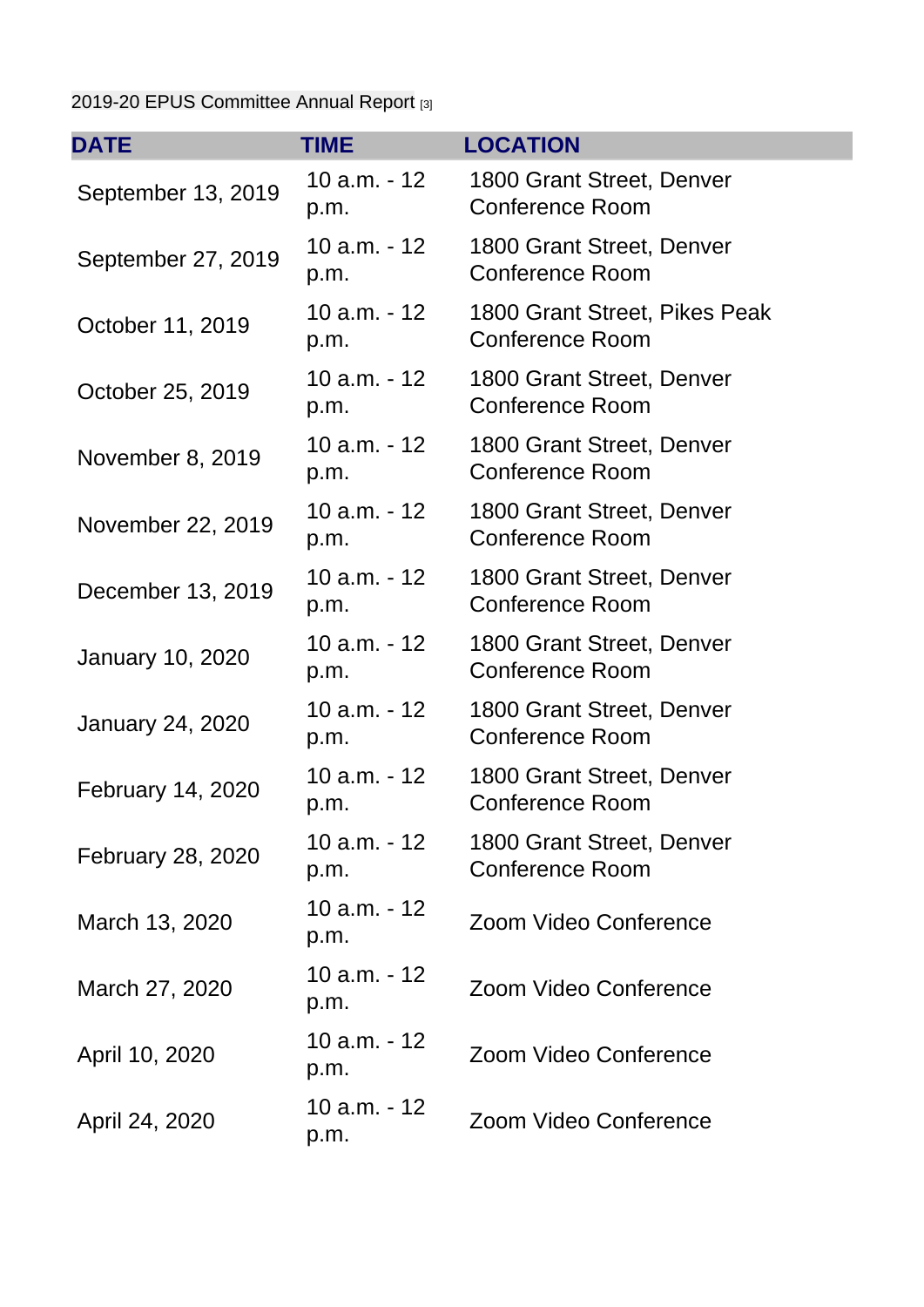<span id="page-6-0"></span>

| <b>DATE</b>             | TIME                   | <b>LOCATION</b>                                         |
|-------------------------|------------------------|---------------------------------------------------------|
| May 8, 2020             | 10 a.m. - 12<br>p.m.   | Zoom Video Conference                                   |
| <b>DATE</b>             | <b>TIME</b>            | <b>LOCATION</b>                                         |
| September 21, 2018      | $11$ a.m. $-1$<br>p.m. | 1800 Grant Street, Denver<br><b>Conference Room</b>     |
| September 28, 2018      | $10 a.m. -12$<br>p.m.  | 1800 Grant Street, Pikes Peak<br><b>Conference Room</b> |
| October 12, 2018        | $10 a.m. -12$<br>p.m.  | 1800 Grant Street, Denver<br><b>Conference Room</b>     |
| October 26, 2018        | $10 a.m. -12$<br>p.m.  | 1800 Grant Street, Denver<br><b>Conference Room</b>     |
| November 9, 2018        | $10 a.m. -12$<br>p.m.  | 1800 Grant Street, Pikes Peak<br><b>Conference Room</b> |
| November 30, 2018       | $10 a.m. -12$<br>p.m.  | 1800 Grant Street, Denver<br><b>Conference Room</b>     |
| <b>January 11, 2019</b> | 10 $a.m. -12$<br>p.m.  | 1800 Grant Street, Denver<br><b>Conference Room</b>     |
| January 25, 2019        | 3 p.m. - 5 p.m.        | 1800 Grant Street, Denver<br><b>Conference Room</b>     |
| <b>February 8, 2019</b> | 3 p.m. - 5 p.m.        | 1800 Grant Street, Denver<br><b>Conference Room</b>     |
| February 22, 2019       | 3 p.m. - 5 p.m.        | 1800 Grant Street, Denver<br><b>Conference Room</b>     |
| March 8, 2019           | 3 p.m. - 5 p.m.        | 1800 Grant Street, Denver<br><b>Conference Room</b>     |
| April 12, 2019          | 10 $a.m. -12$<br>p.m.  | 1800 Grant Street, Denver<br><b>Conference Room</b>     |
| April 26, 2019          | $10 a.m. -12$<br>p.m.  | 1800 Grant Street, Denver<br><b>Conference Room</b>     |
| May 10, 2019            | 10 a.m. -12<br>p.m.    | 1800 Grant Street, Denver<br><b>Conference Room</b>     |